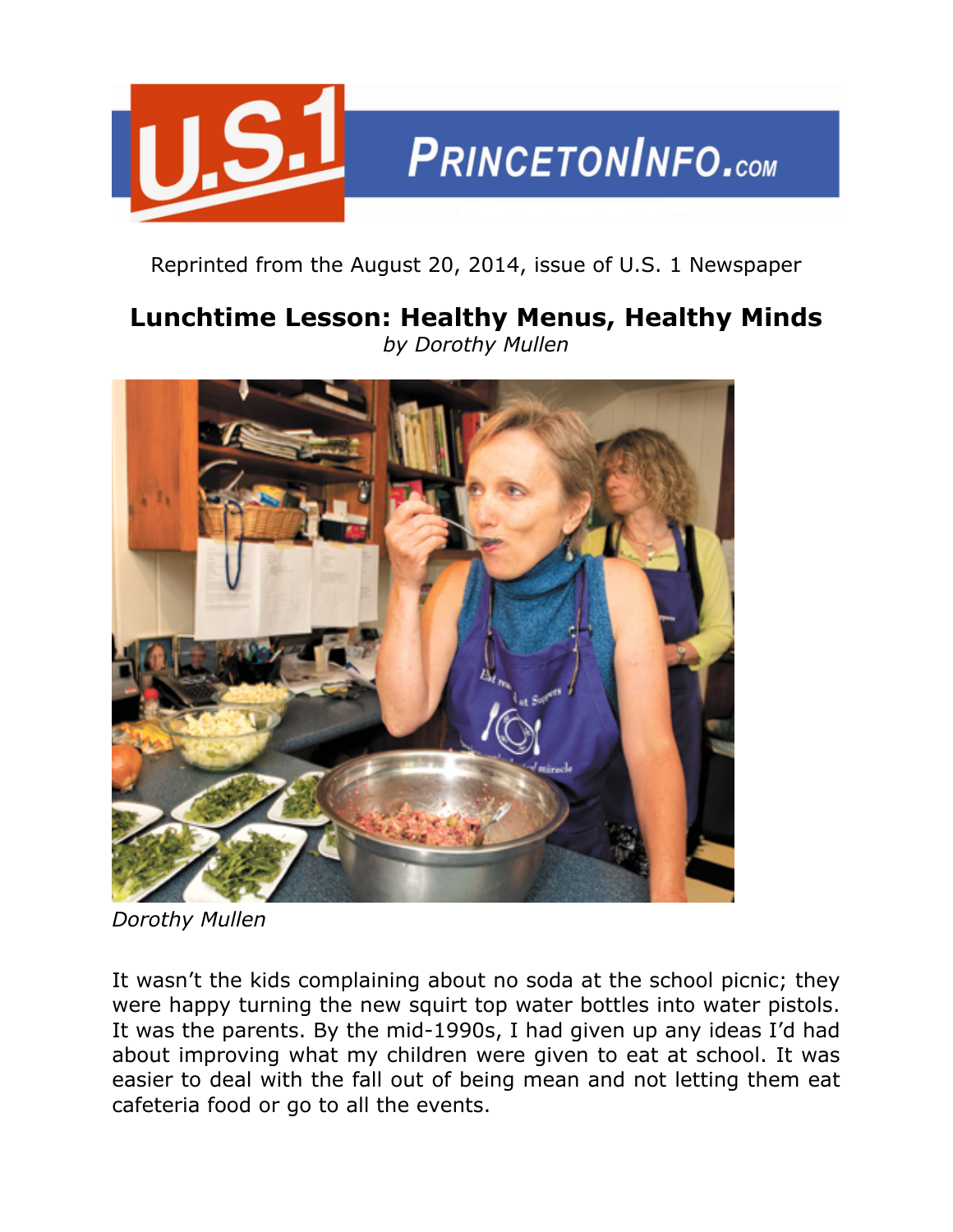In 2001 I started two projects that provided escape valves for my pent up food frustration. One was the garden at Riverside Elementary School; the other was research that led to designing the Suppers Programs. I figure I was serving the same audience  $-$  eaters  $$ working on the prevention side with school children and practicing harm reduction with the adults. This many years later, school gardening is well established in Princeton, and Suppers provides more than 30 events each month to adults who are suffering the consequences of eating processed food.

I am grateful for this invitation to reflect on how attitudes around food and health have changed in the past 20 years.

Like many parents before me, I had worked on small school gardening projects over the years. When my youngest, Claire, was two years away from leaving Riverside School, I leapt into what became one of the most progressive school gardening programs in New Jersey, which was itself one of the more active states in school gardening in the country. My motivation at the time was food security and health, but I was acutely aware that a school garden had to lead with education and learning. With the support of principal Bill Cirullo and a few teachers, we started developing lessons that satisfied both needs.

Most of the published lessons I saw for wannabe school gardeners seemed dull, pencil-dependent, and incompatible with our schedule. I wanted to create something abundant, something resilient and beautiful, something that would stand up cheerfully to the trampling of 50 kindergarten feet and produce eating experiences at the same time it was teaching lessons the teachers could relate to. I wanted children to feel ownership and joy, of course, but I also wanted them to feel that it's average to grow up surrounded by edible plants.

For a decade or so, the children of Riverside School  $-$  and all the elementary schools in the district  $-$  have grown up assuming that schools have gardens and that they learn and eat there. There hasn't been an official relationship between the gardens and the cafeterias, but as school gardening became blessed by the district and funded in part by PTOs and a growing Princeton School Gardens Cooperative, the students were at least eating the food during classes and special tasting events. Much of the activity was supported by businesses,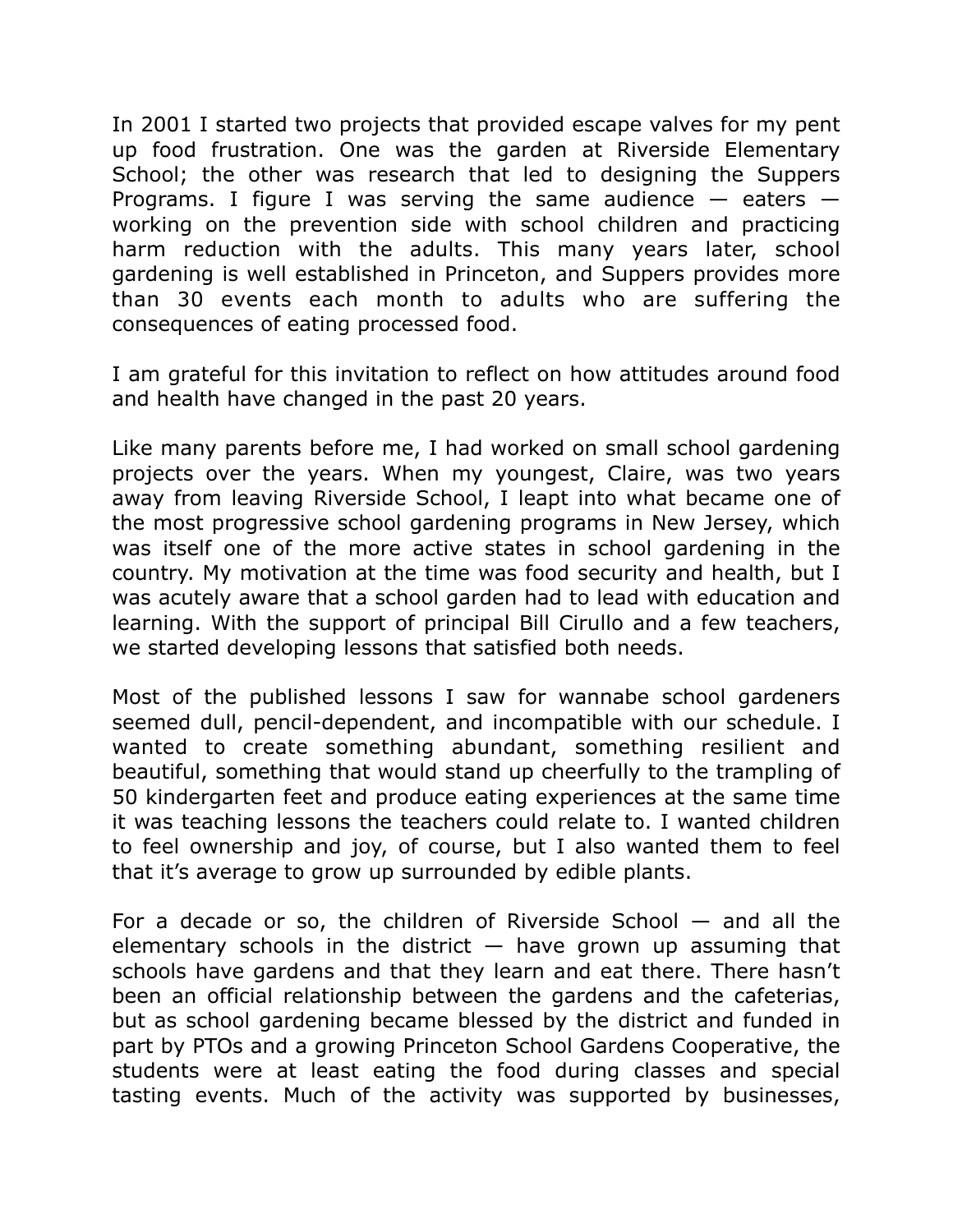notably the Whole Earth Center.

While all of this was going on, I was also studying nutrition on my own and getting a degree in counseling at the College of New Jersey. I didn't want a degree in nutrition. The greater problem in my mind was that people need to pay attention to what they already know but ignore. That landed me in a masters degree program in addictions counseling, and I applied a lot of what I learned about motivating change to working with students.

In the intervening years, official science has developed a compelling data base of evidence suggesting that sugar operates on the same brain pathways as cocaine. Princeton University Professor Bart Hoebel, who died three years ago, devoted much of his career to researching the addictive nature of sugar and corn syrup in rat studies. In other studies, modern wheat and dairy products are increasingly implicated for their affinity for the same receptor sites in the brain as morphine. Low blood sugar, which is something most people experience in the years prior to the diagnosis of type 2 diabetes, is now more commonly assumed to mask as learning issues. And in 2009 a former commissioner of the FDA charged manufacturers of processed foods of all stripes for their power to addict and therefore sell (David Kessler, MD, The End of Overeating).

As more and more people in the community embraced gardening, my self-styled mission to save the world with vegetables got easier and easier. I got a real boost when veteran kindergarten teacher Linda Bruschi stated at a school gardening conference, "I don't know the first thing about gardening, but I know good education when I see it," and went on to explain how learning in the garden supported everything from language development to math skills.

Jennifer Bazin, who still teaches at Riverside, also became an advocate and developed lessons that are now going into a database of district garden lessons. Once the kindergarten teachers grabbed the wheel, the connections between food and education unfolded like a story that had already been written and just needed uncovering. Counting, categorizing, tallying, exploring, recording, creating, and testing hypotheses, and using nature for inspiration in art and writing all ended with an opportunity to taste and eat.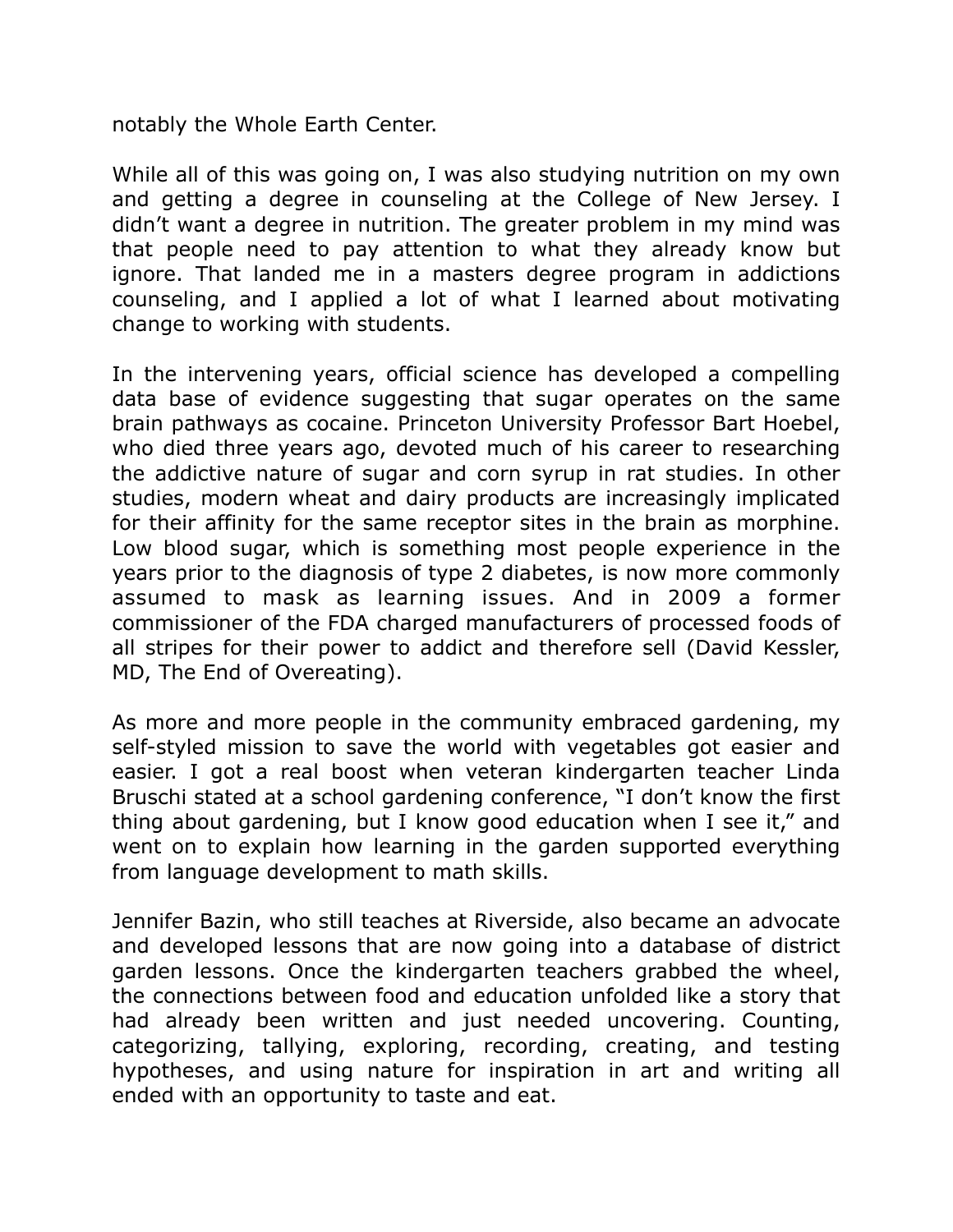Parents and teachers across the district have advanced garden-based education in more and clever ways. Karla Cook [the food writer], Diane Landis, and Fran McManus [marketing director of the Whole Earth Center] developed Garden State on Your Plate with a \$25,000 grant from the Robert Wood Johnson Foundation. They arranged school-wide produce tastings, helping elementary school children connect what they experience and learn in the school gardens to the way that produce is used and valued in the cafeteria and the community. In the process, many of the children were trying vegetables they had never heard of before.

Community Park School had a garden resident and a food and flavor resident this year in addition to science and classroom teachers using the garden. Food and flavor resident? That's what pediatrician, mom, and school gardener Stephanie Chorney called it. We wouldn't even have had the words to describe that a few years ago. At Littlebrook School, garden parent Amy Mayer describes building community around teaching kids about good food. Littlebrook garden educator Priscilla Hayes has engaged members of the community in garden projects; Shirley Satterfield and Henry Pannell, along with representatives from Terhunes, McCaffreys, Tiger Noodles, and Princeton University, prepared and introduced students to food made from garden produce.

Elizabeth White, the garden parent at Johnson Park Elementary School, reports that her school held a mid-year search for a new Garden Educator and "was impressed by the diversity in age, interests, and experiences of the applicants. There seems to be a growing desire to work in school gardens and with their children in an outdoor classroom. Schools have also come to understand the importance of the role of a Garden Educator in the educational experience of their students."

According to Karla Cook, the middle school cooking program builds on the food and garden-based education efforts now in place at all four elementary schools. "Students use produce and equipment from local growers and merchants  $-$  and their own edible gardens on campus  $$ to learn the basics of growing a salad, reading a label, setting a table, and cooking for themselves and each other after-school at the JW Teaching Kitchens, under the direction of Chef Jen Carson and eighth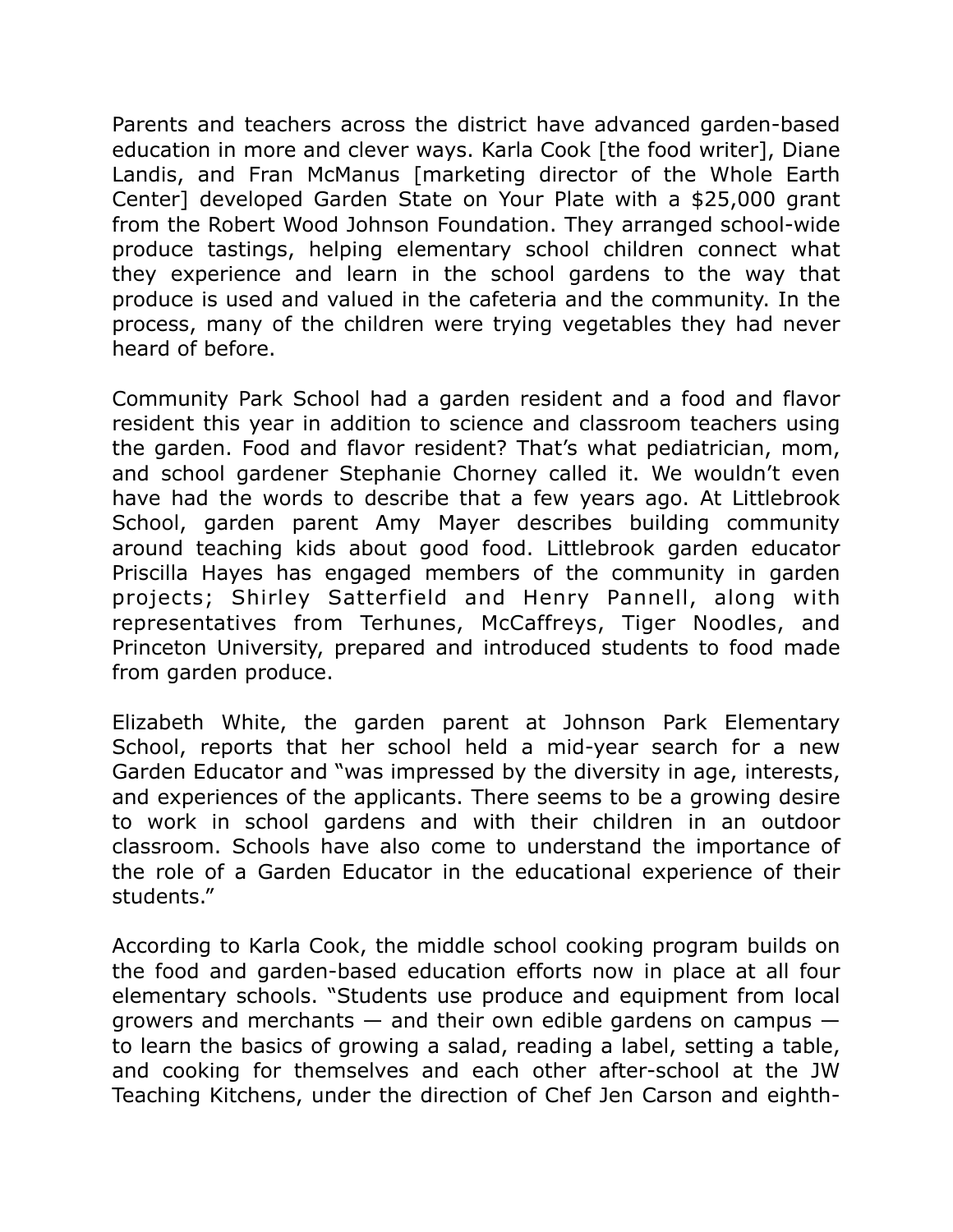grade science and environment teacher Janet Gaudino. Plans are under way to expand into a second six-week session for each semester of the 2014-'15 school year."

We made several efforts to get wellness policies to take root, but none resulted in ongoing wellness committee work, until about a year ago. The Green Schools Coalition started a dialogue with the Princeton Board of Education about the district's outdated wellness policy and its food service contract, which was up for renewal.

Over the fall and winter, the two groups worked together to define what "success" would mean for these two priorities. As a result of this collaboration — and because of new superintendent Steve Cochrane's interest in these areas  $-$  not only was a district-wide Wellness Committee formed, but also a new food service company was awarded the district's food service contract. Seven years and three efforts to create meaningful wellness policy in the district later, the environment surrounding food and health has shifted.

The imperative driving change has overtaken the inertia to keep things the same. Mia Sacks, the co-chair of the Green Schools Coalition told me their activities were rooted in the belief that the health of children is one of the most important investments a community can make. It must be a priority for all of those entrusted with their welfare and the capacity to directly impact their future well-being.

When Princeton accepted the bid of Nutri-Serve, we embraced a company that provides services exclusively to schools, serving 83 school districts in south Jersey. The company's institutional mission includes engaging students and staff in what's going on in the cafeteria. I met the owner, Karen Fynan, four years ago when she asked me to speak motivationally to 120 food service workers; she wanted them to advocate for school gardens in their districts. This was a very good sign. It also means we can expect that the produce grown in our gardens will actually make it into the cafeteria.

The culture is paying heavily for taking our eye off the ball with food, for leaving eating decisions in the hands of corporations whose obligations to their investors fuel the drive to make food more addictive. It sells. Feeling safe and secure is important for learning and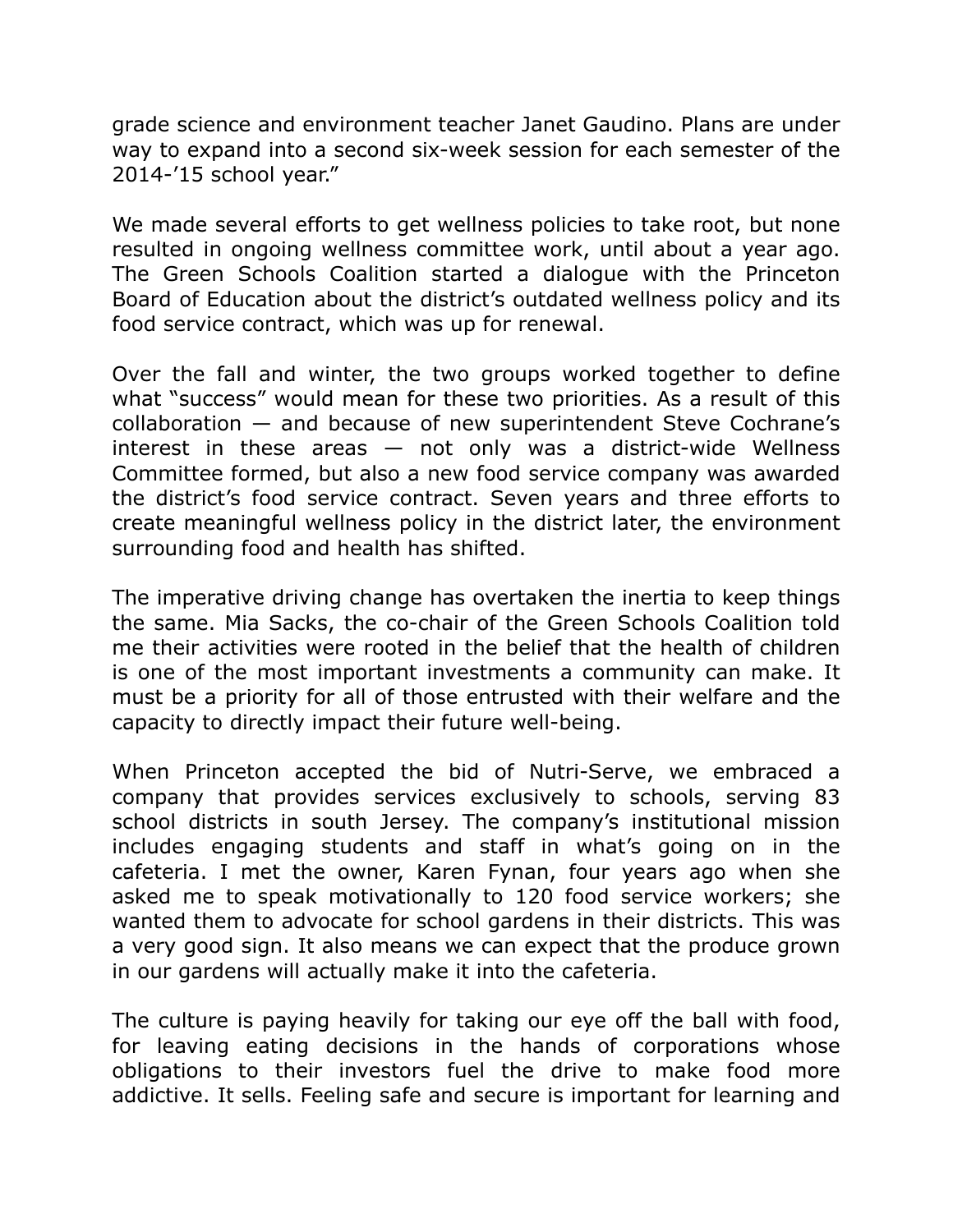wellbeing so we lock the doors and clamp down on bullying. We know assessment is important for learning and so we test.

We protect children from all kinds of threats in our schools now, but I question how much safer they are. Parents can't walk into the schools like I could 15 years ago without video cam scrutiny and buzzing in. We pound them relentlessly with testing in the name of education. But the brains that we expect to do the learning are made out of what they eat, and we've been giving them the food version of cocaine in the cafeteria.

In the ideal world, we would follow the logic that the quality of the food affects the quality of the brain, that the quality of the brain affects the quality of the learning and therefore the quality of the food affects the quality of the learning. There's progress in that direction, but practice lags years behind the science that suggests the way. How much sense does it make that counselors and teachers get no nutrition education when what children eat so thoroughly affects their ability to learn? If I had a magic wand, I would establish garden and food-based education in the counselor and teacher preparatory programs.

Whatever happened to good old-fashioned home ec? I don't have anything against teaching STEM, but let's not chuck in the name of science children's basic need to function in the world with brains that are wired by physical experience and formed with the structural materials provided by what they eat.

We made a mistake devaluing traditional female services to their families and communities. It was too easy for budget pressures to turn home economics into trifling activities when cuts needed to be made. We had no idea when we sent women into the work force en masse that we needed to create adequate substitutes for the relationship services they have provided through the millennia. These food supplydriven epidemics of diabetes and learning issues are the logical conclusion of combining an addictive food supply with a vacuum where cooking and family tables used to be.

The shift that needs to take place next is sufficiently valuing home ec and what we used to call industrial arts for girls and boys. No matter how thoroughly attached they are to life on screens, they still have to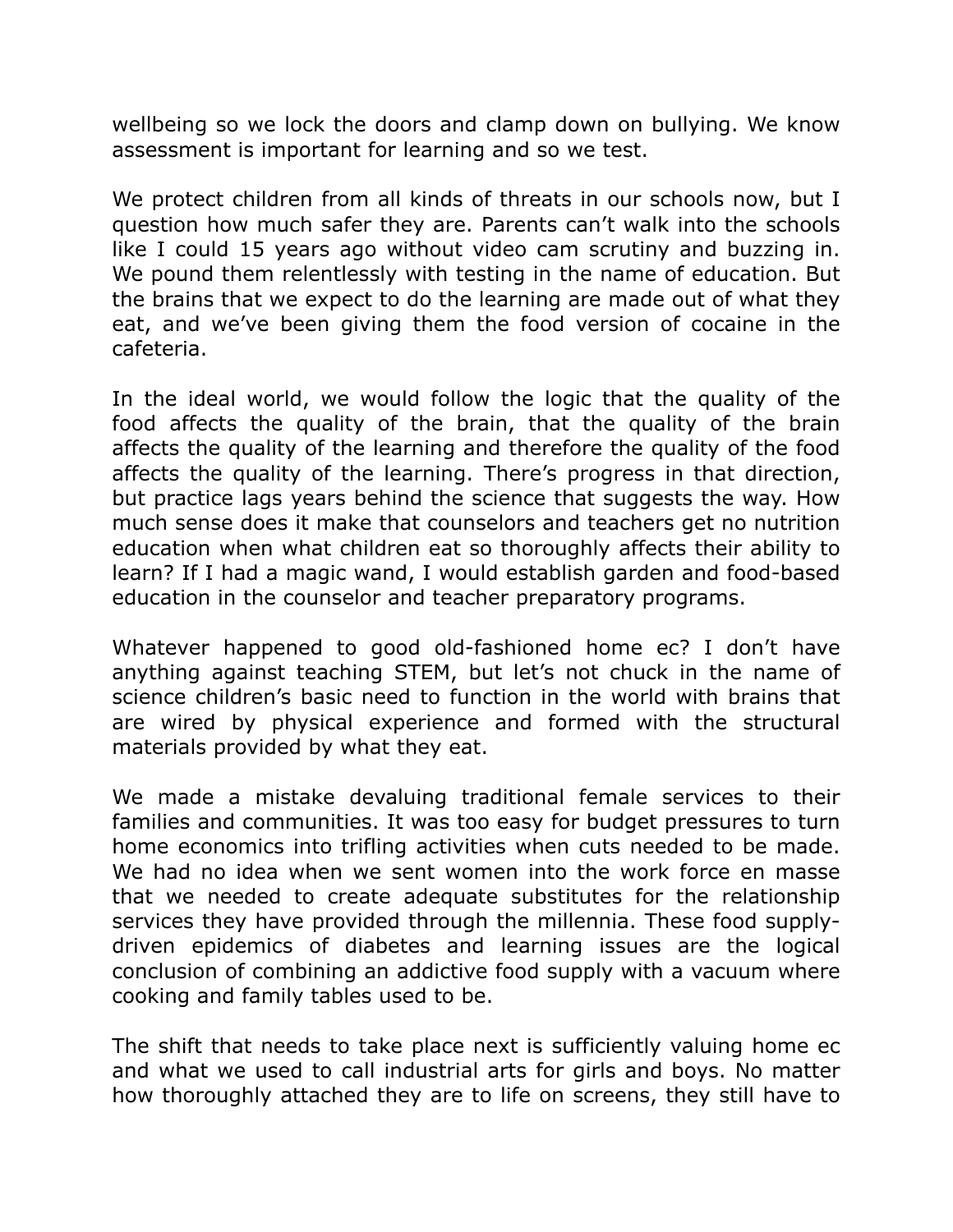function in a physical world. I hold high hopes that the new food service, which leads with assurances that they want collaborative relationships, may enable some of this education to happen right in the lunch line. The kids at Riverside are already used to voting on recipes in the garden; it wouldn't be that hard to engage them in food awareness in the cafeteria too.

The Riverside School garden program is moving into the capable hands of Louise Senior, a Master Gardener and advisor to Eagle Scout candidates. I couldn't have left school gardening until I felt like it was in good hands.

I'm almost 60. I have to get ferocious about cooking before it's too late. If we don't grab the remaining people  $-$  mostly women  $-$  in their 50s and 60s who still know how to cook a meal and preside comfortably over a family table, I hold little hope for the culture. I've proven to my own satisfaction that kids eat good food if we give it to them; now we need the adults to make sure they get it.

## **For Adults, Too**

Moving from school gardens to Suppers to cook ferociously full time, Dorothy Mullen is reaching out to people who need and/or can lead meetings.

Suppers is a network of meetings where people form community around a shared desire to cook and eat according to their intentions instead of their impulses. It serves people with issues related to blood sugar, mood chemistry, recovery, Celiac and other digestive disorders, as well as people who want to learn to prepare vegan, vegetarian, paleo or any style of eating that keeps the focus on whole, fresh, delicious food.

Suppers also serves parents grappling with family eating habits. It's summed up in a three-minute video:<http://vimeo.com/96033924.>

## **On the Cover**

The cover photo of Dorothy Mullen was taken on the set of a forthcoming television show called "Cook for the Health of It," which is